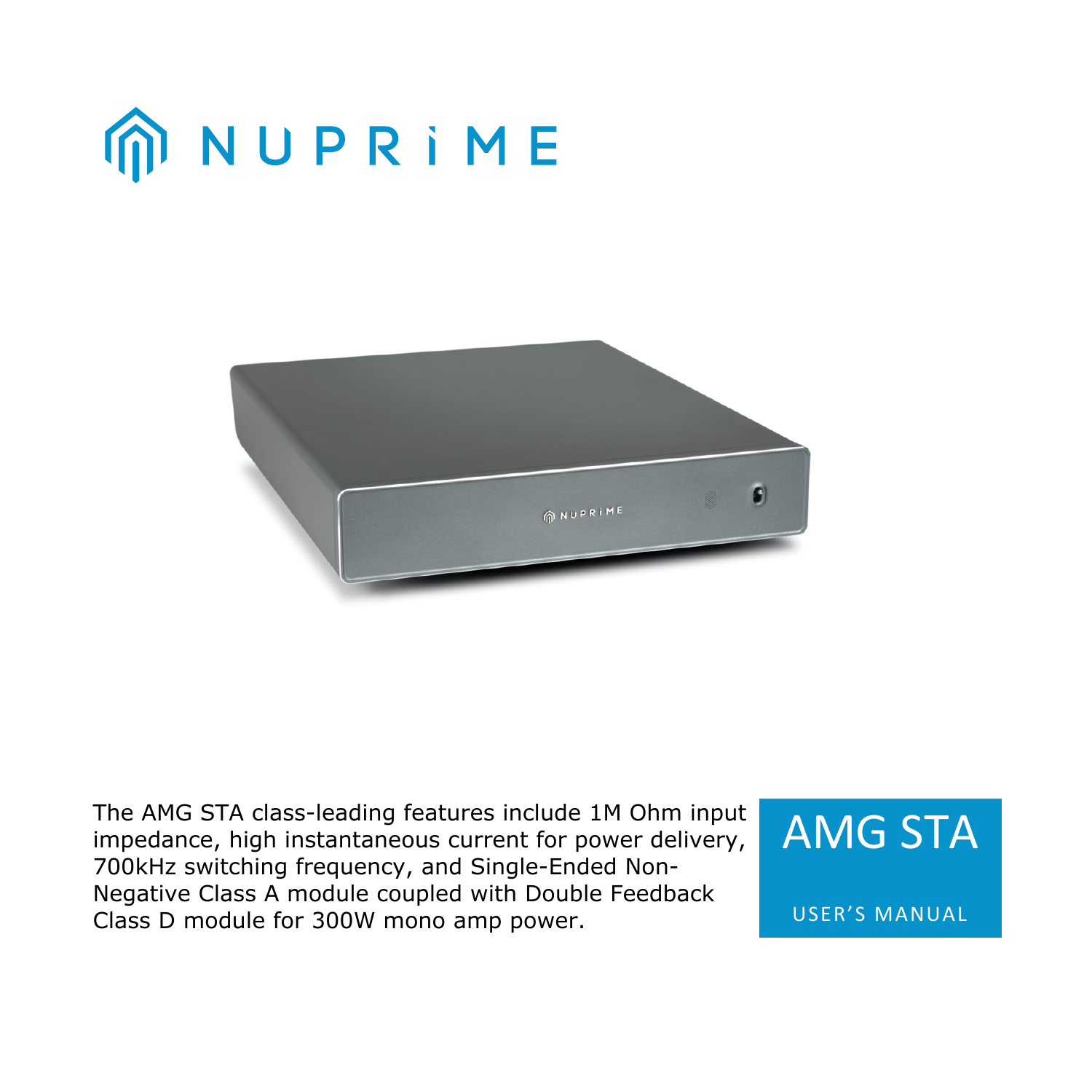## **Table of Contents**

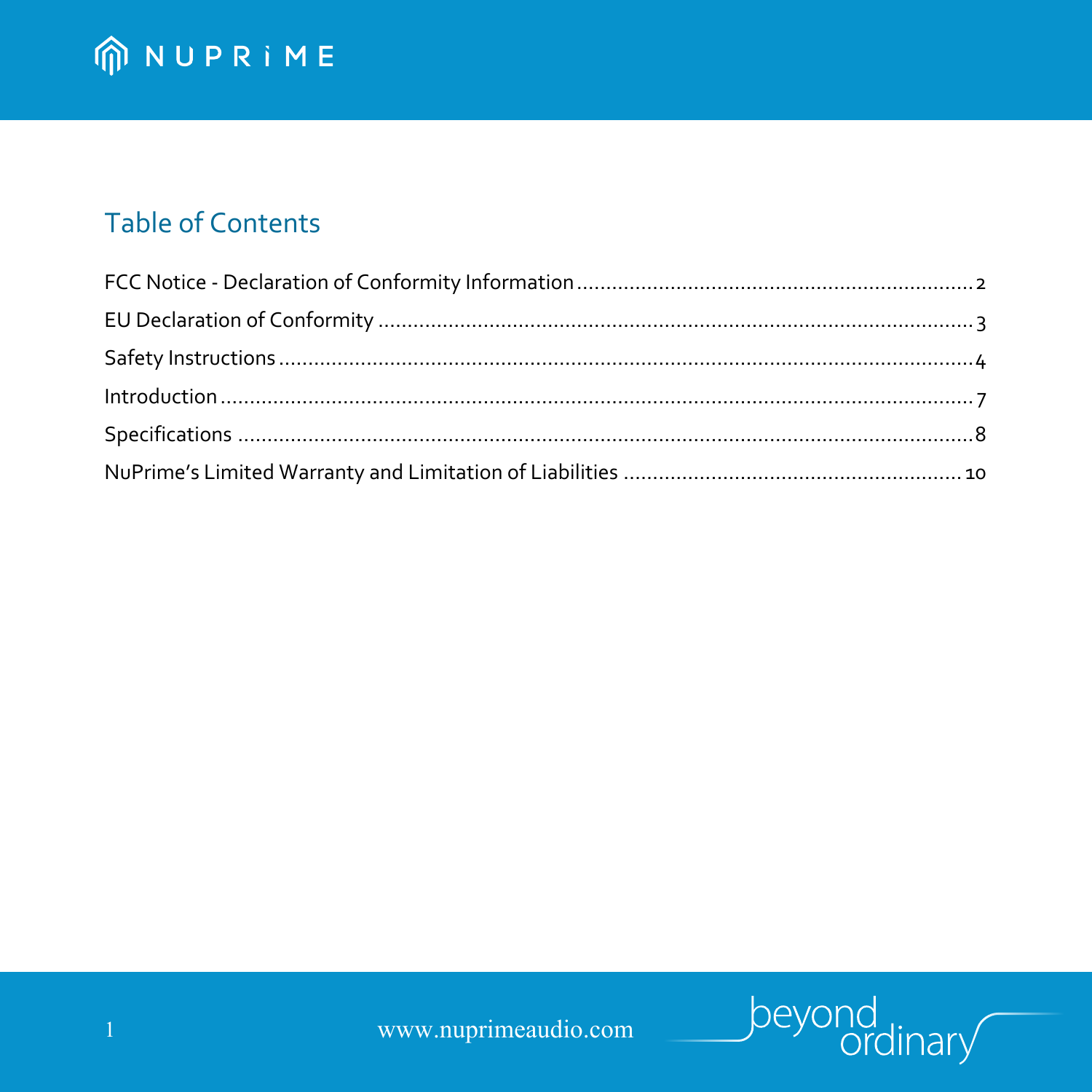#### **FCC Notice - Declaration of Conformity Information**

This equipment has been tested and found to comply with the limits for a Class B digital device, pursuant to part 15 of the FCC Rules. These limits are designed to provide reasonable protection against harmful interference in a residential installation. This equipment uses and can radiate radio frequency energy and, if not installed and used in accordance with the instructions, may cause harmful interference to radio communications.

However, there is no guarantee that interference will not occur in a particular installation. If this equipment does cause harmful interference to radio or television reception, which can be determined by turning the equipment o and on, the user is encouraged to try to correct the interference by one or more of the following measures:

- Reorient or relocate the receiving antenna.
- Increase the separation between the equipment and receiver.
- Connect the equipment into an outlet on a circuit different from that to which the receiver is connected.
- Consult the dealer or an experienced radio/TV technician for help.

**WARNING:** Only peripherals complying with the FCC class B limits may be attached to this equipment.

Changes or modifications made to this equipment, not expressly approved by us or parties authorized by us could void the user's authority to operate the equipment. This device complies with part 15 of the FCC Rules. Operation is subject to the following two conditions: (1) This device may not cause harmful interference, and (2) this device must accept any interference received, including interference that may cause undesired operation.

þeyor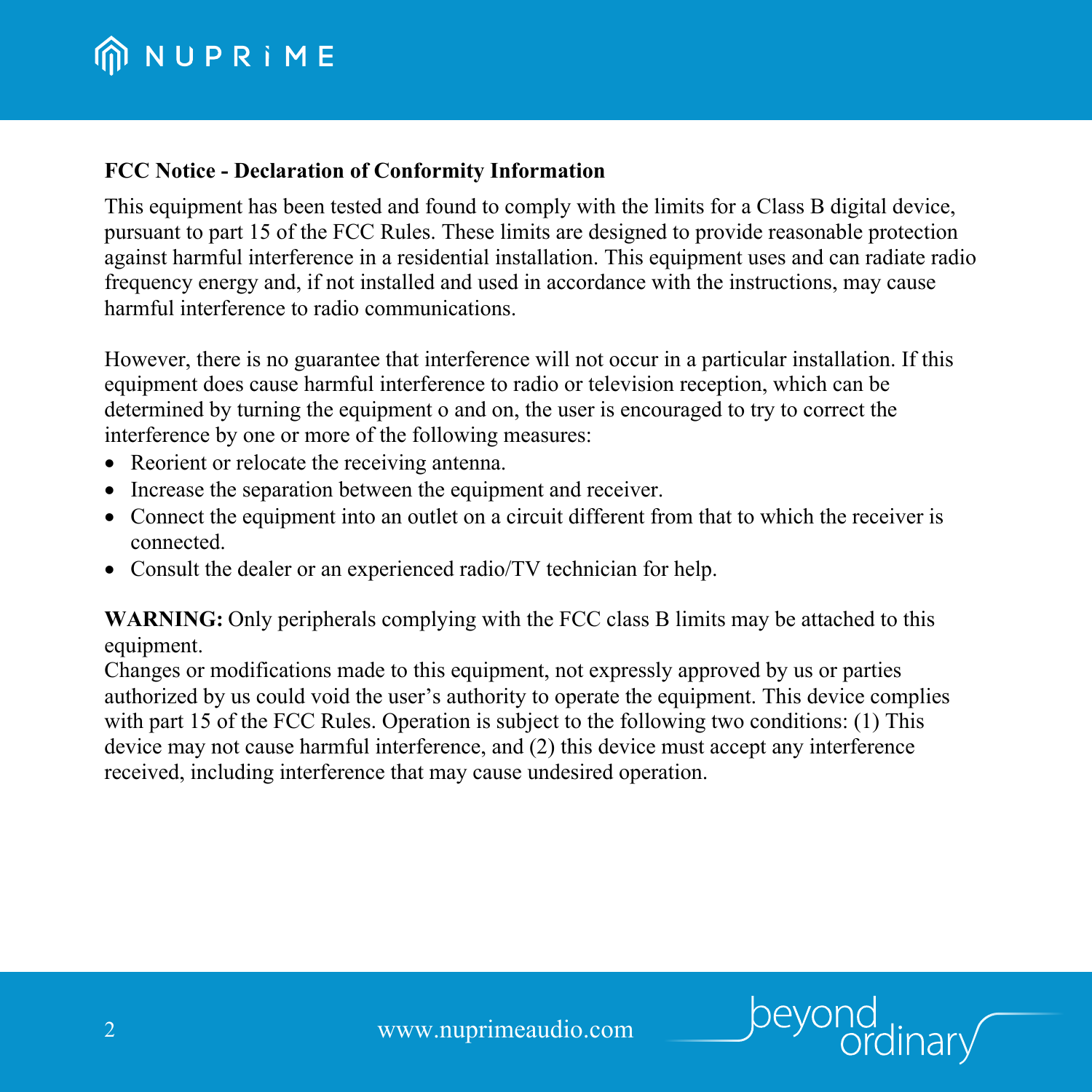#### **EU Declaration of Conformity**

Hereby, NuPrime Audio, Inc. declares that this device is in compliance with the essential requirements and other relevant provisions of Directive 2004/108/EC. The manufacturer of this product is NuPrime Audio, Inc., 1712 Pioneer Ave. Ste 1817, Cheyenne,

Wyoming 82001, USA.

The Authorized Representative for EMC and product safety is NuPrime Audio, Inc., 1712 Pioneer Ave. Ste 1817, Cheyenne, Wyoming 82001, USA.

For any service or guarantee matters please refer to the addresses given in separate service or guarantee documents.

#### **For customers in Europe**



Disposal of Old Electrical & Electronic Equipment (Applicable in the European Union and other European countries with separate collection systems) This symbol on the product or on its packaging indicates that this product shall not be treated as household waste. Instead it shall be handed over to the applicable collection point for the recycling of electrical and electronic equipment. By ensuring this product is disposed of correctly, you will help prevent potential negative consequences for the environment and human health, which could otherwise be caused by inappropriate waste handling of this product. The recycling

of materials will help to conserve natural resources. For more detailed information about recycling of this product, please contact your local Civic Office, your household waste disposal service or the shop where you purchased the product.

peyor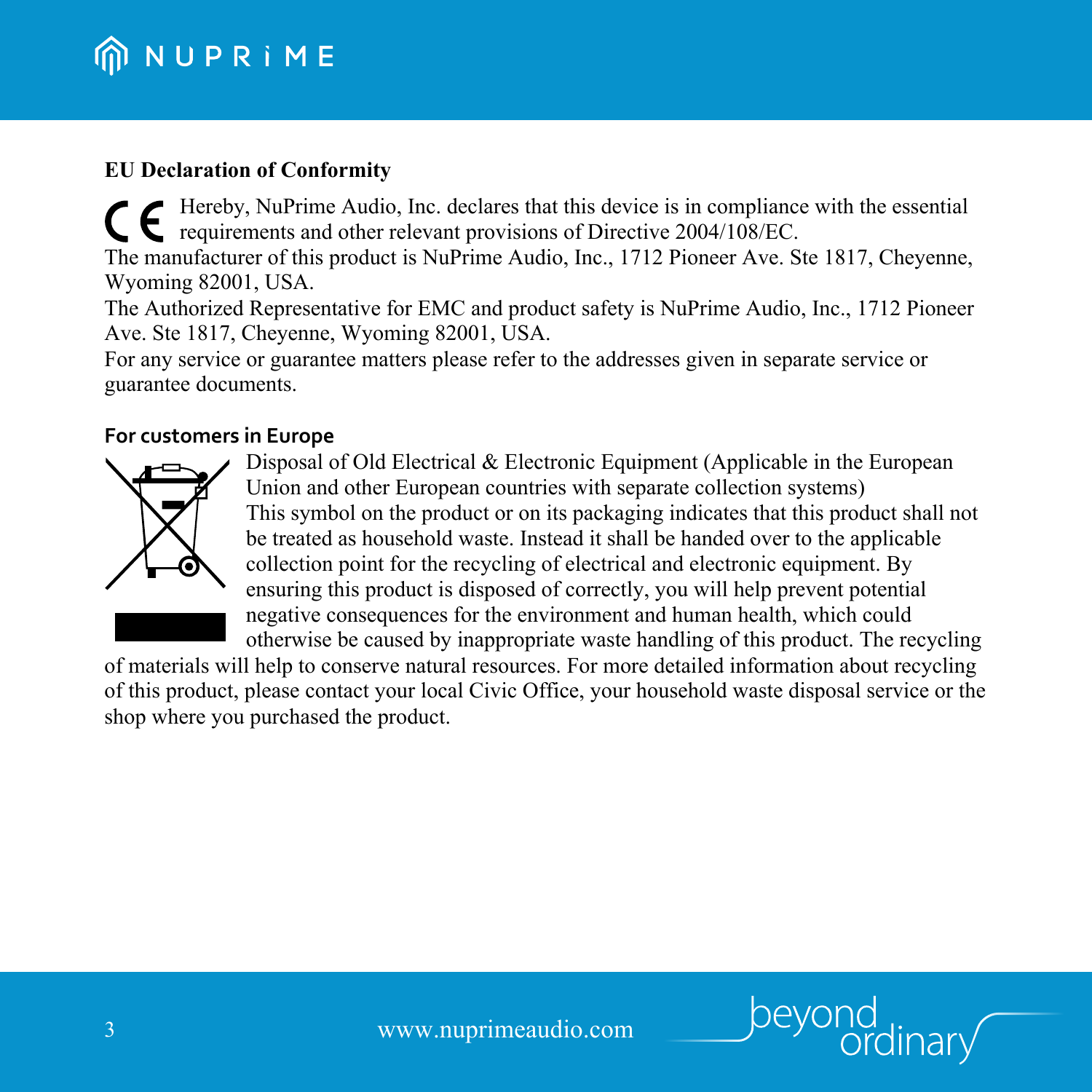#### **Safety Instructions**

There are two categories of Safety Instructions included in this manual:

- Product Warnings, (i.e., what must never be done to assure avoiding those hazards that
- could cause bodily injury or property damage); and
- User Directions (i.e., what must always be done to assure the safe use of your device).

The Safety Instructions contained in this manual have been categorized in accordance with the seriousness of the potential hazards through the use of Signal Words. Those Signal Words, and their intended meanings, are as follows:

**DANGER:** Indicates that a failure to observe the Safety Instructions could result in death or catastrophic bodily injury.

**WARNING**: Indicates that a failure to observe the Safety Instructions could result in serious bodily injury.

**CAUTION:** Indicates that a failure to observe the Safety Instructions could result in minor bodily injury or property damage.

**NOTE:** Designates important information that relates to activities and/or conditions that might result in loss of data and/or damage to your device.

## **Safe Use and Operation of Your Device**

This equipment emits stray RF energy and will interfere with the reception of signals by airborne electronic navigational devices or medical devices. Do not operate this equipment near any sensitive medical devices.

## **WARNING: Use only grounded AC power cords.**

Always immediately disconnect the power to the equipment in the event the device emits an unusual odor or sound or generates smoke.

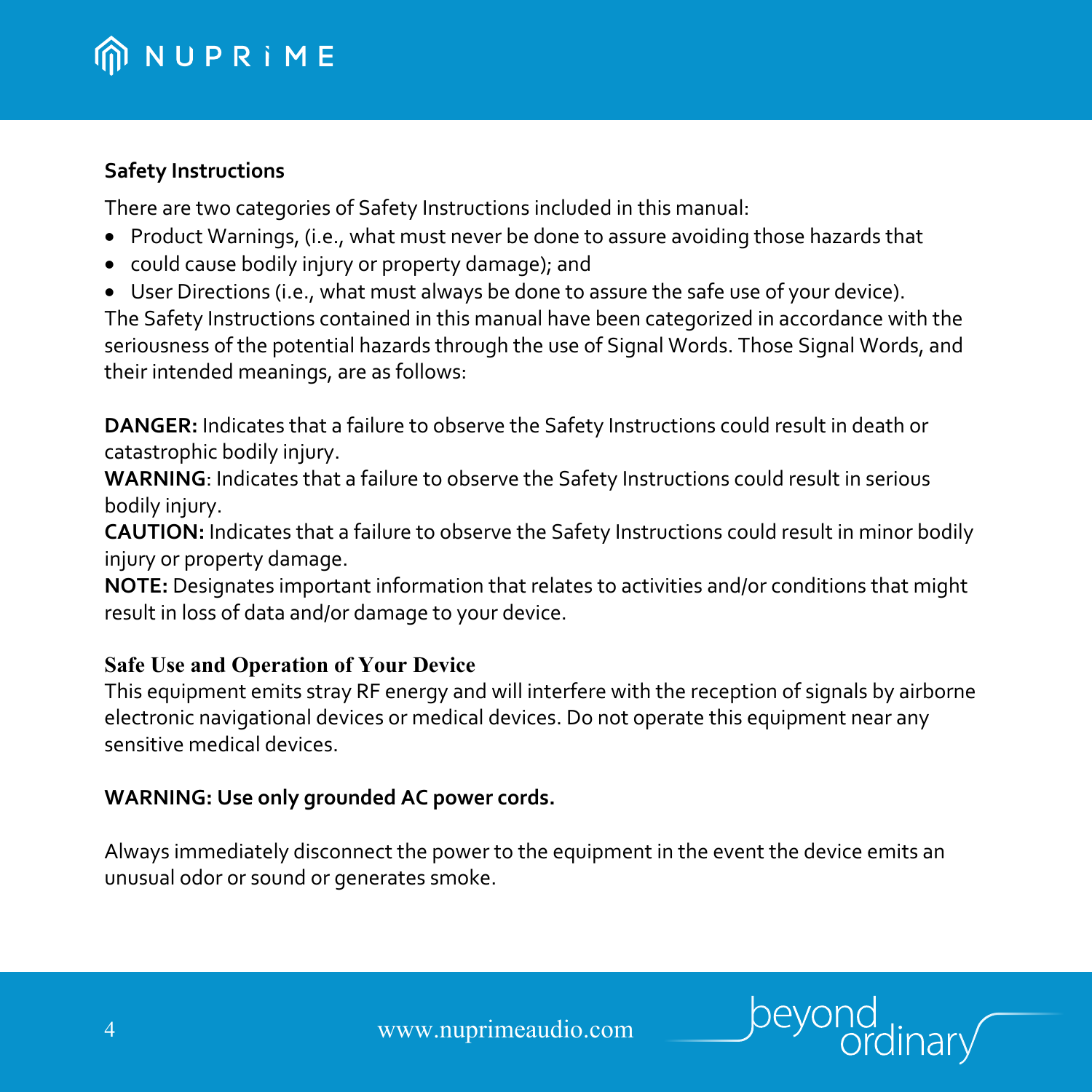**WARNING:** Never attempt to disassemble, repair or make any modification to your device. Disassembly, modification or any attempt at repair could cause bodily injury or property damage, as well as damage to the device itself.

**WARNING:** Your device is not a toy. Never allow children to play with your device. Misuse, rough or improper handling of your device by children could result in serious bodily injury for any of the enumerated safety warnings in this manual. In addition, always keep all accessories and components out of the reach of small children as small parts might present a choking hazard. Seek immediate medical attention if choking occurs or if any small part has been swallowed.

**CAUTION:** Never raise the sound volume level too high when using your device with earphones. An excessive sound volume level could cause damage to your hearing.

**WARNING:** To reduce the risk of re or electric shock, do not expose the unit to moisture or water.

Do not allow foreign objects to get into the enclosure. If the unit is exposed to moisture, or a foreign object gets into the enclosure, immediately disconnect the power cord from the wall. Take the unit to a qualified service person for inspection and necessary repairs.

Read all the instructions before connecting or operating the component.

Keep this manual so you can refer to these safety instructions.

Heed all warnings and safety information in these instructions and on the product itself. Follow all operating instructions.

Do not use this unit near water.

You must allow a minimum 10 cm or 4 inches of unobstructed clearance around the unit. Do not place the unit on a bed, sofa, rug, or similar surface that could block the ventilation openings. If the unit is placed in a bookcase or cabinet, there must be ventilation of the cabinet to allow proper cooling.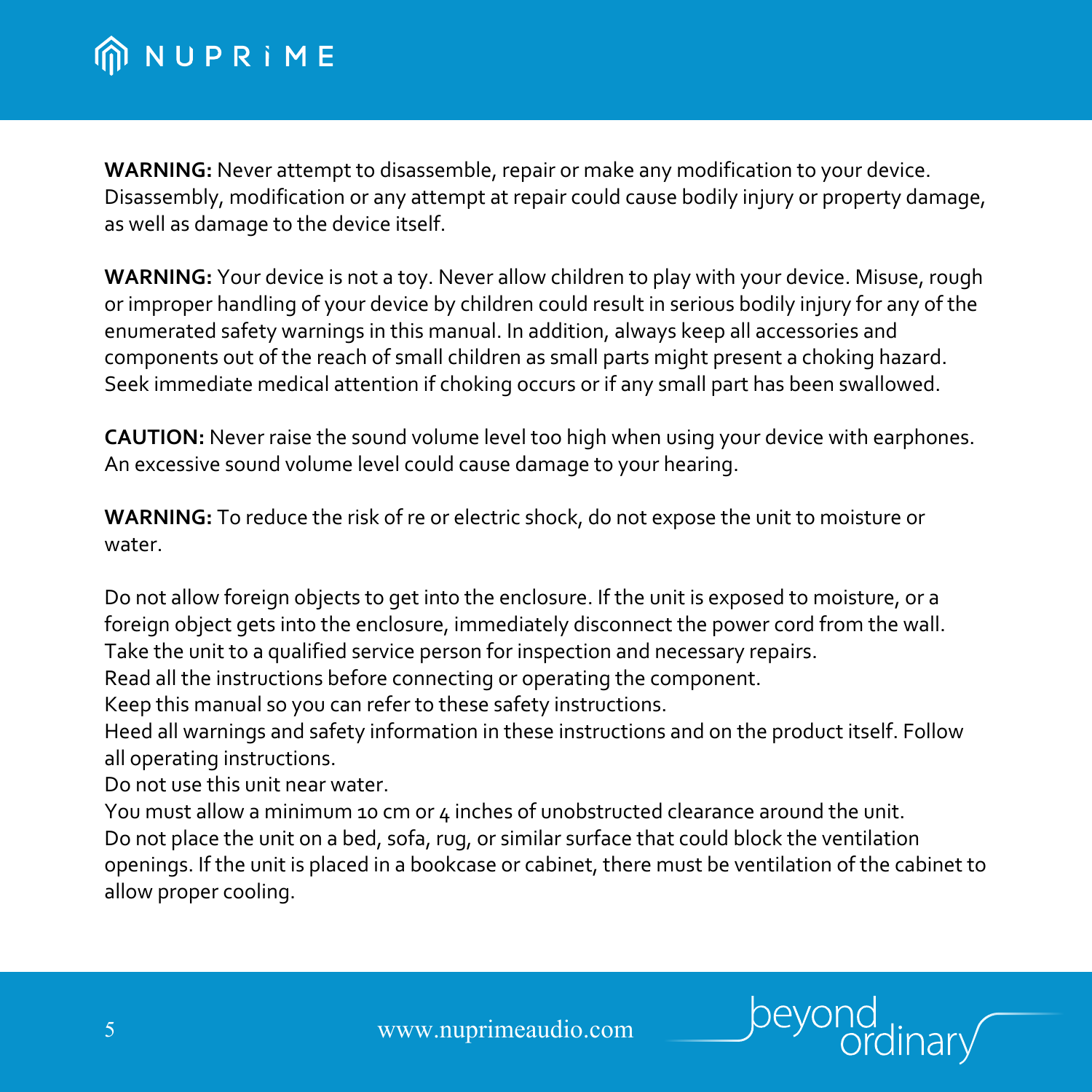Keep the component away from radiators, heat registers, stoves, or any other appliance that produces heat.

The unit must be connected to a power supply only of the type and voltage speci ed on the rear panel. Connect the component to the power outlet only with the supplied power supply cable or an exact equivalent. Do not modify the supplied cable.

Do not route the power cord where it will be crushed, pinched, bent, exposed to heat, or damaged in any way. Pay particular attention to the power cord at the plug and where the cord exits the back of the unit.

The power cord should be unplugged from the wall outlet during a lightning storm or if the unit is to be left unused for a long period of time.

Immediately stop using the component and have it inspected and/or serviced by a quali ed service agency if:

- The power supply cord or plug has been damaged.
- Objects have fallen or liquid has been spilled into the unit.
- The unit has been exposed to rain.
- The unit shows signs of improper operation.
- The unit has been dropped or damaged in any way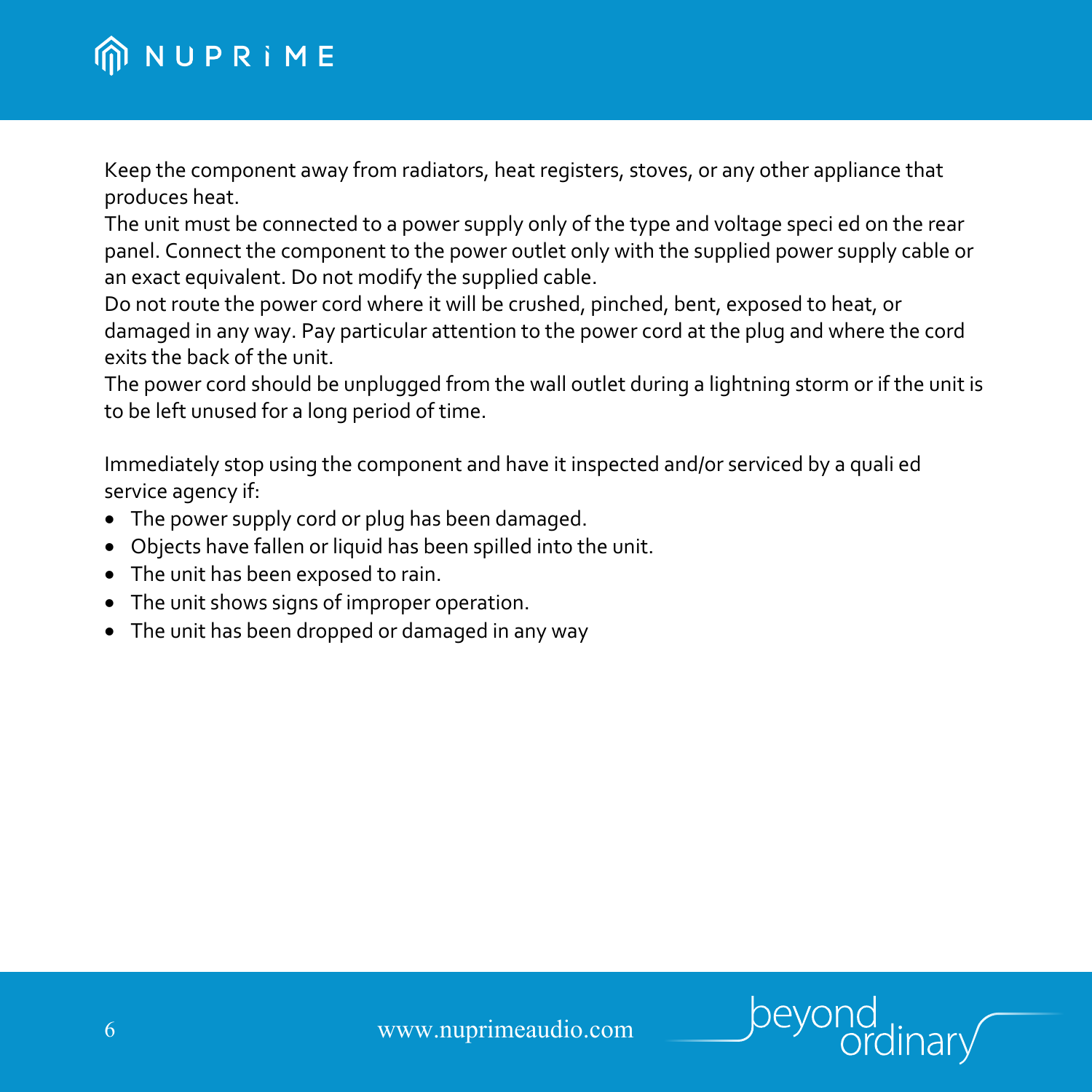#### **Introduction**

The NuPrime AMG series inherits the DNA of the Evolution series and delivers much of that superlative performance in a smaller form factor. The technological innovation of the 1MΩ input impedance design in the Evolution One has trickled down to the AMG series. All analog inputs on the pre-amp, as well as the power amp from the AMG series, utilizes the  $1M\Omega$  input impedance design. This design allows the most delicate details in the audio signal to carry through the chain. The level of transparency in sound reproduction is genuinely astonishing in this class of equipment, with a deft in creating a highly detailed sonic imagery.

Besides realizing the wide bandwidth  $1M\Omega$  input impedance with an ultra-wide bandwidth low noise JFET input, the AMG-STA uses another advancement NuPrime's A+D amplifier topology. The "Single-Ended, Non-Negative Feedback" Class-A module partners with a new "Double feedback" Class D circuitry. Carried over from the Evolution series, the Class D oscillating frequency has increased to 700kHz, which is 1.4 times that of the STA-9.

The importance of power delivery was one of the critical design philosophies in developing the Evolution series, and similar attention was given to the AMG-STA power supply. The main current path, adopting a large-capacity current design, uses a low-impedance copper plate to maximize power delivery to the amplifier circuits. The power supply also employs a 16A Dual-Bridge rectifier circuit, which delivers three times the instantaneous current compared to the STA-9.

With improvements to every area, the bar has been raised for what is achievable with audio performance in small form factor. Strong hints of the Evolution sound, such as the rich, natural details, and the smooth, inviting sound, can be heard through the AMG-STA. High-frequency extension and Low-frequency dynamic speed are much improved from the STA-9.

7 www.nuprimeaudio.com

peyor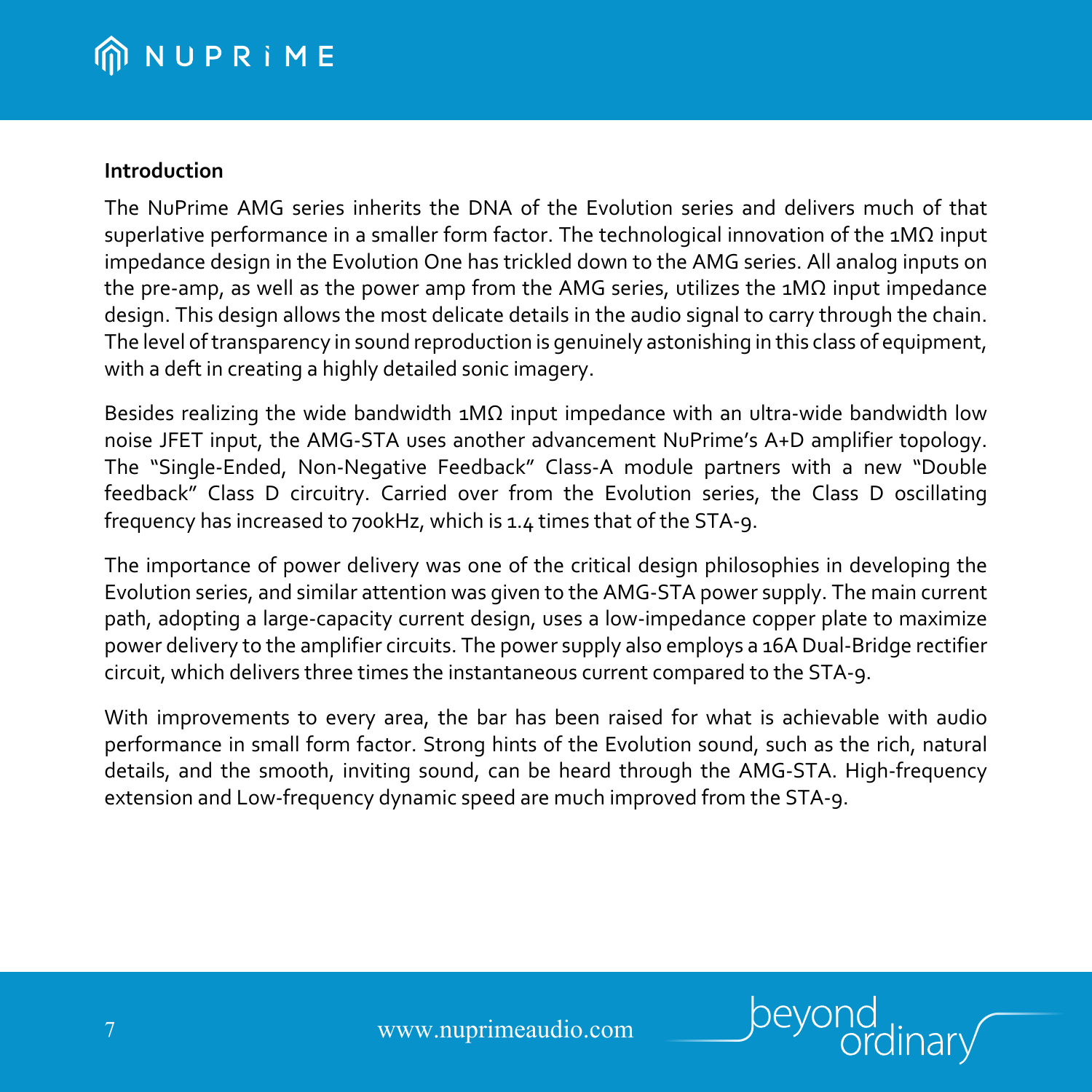



## **Specifications**

- Stereo Power: 2 X 130W @ 8 Ohm & 2 X 200W @ 4 Ohm
- Mono Power: 300W @ 8 Ohm & 320W @ 4 Ohm
- Gain : 26 (stereo) & 52 (mono)
- Signal to Noise Ratio : 100 dB @ 10W
- THD+N : 0.006
- Frequency Response : 10Hz~50K Hz +-0.2dB @ 8 Ohm. 58K Hz @ -3dB
- Input Impedance: 1M Ohm
- Sensitivity: 1.2 Vrms @ Stereo; 0.95 Vrms @ Mono
- Dimensions: 235 mm W x 285 mm D x 55 mm H (including feet)
- Weight: 4 Kg
- Worldwide AC voltage: (90VAC~130VAC // 210VAC~ 250VAC) With Voltage Select Switch

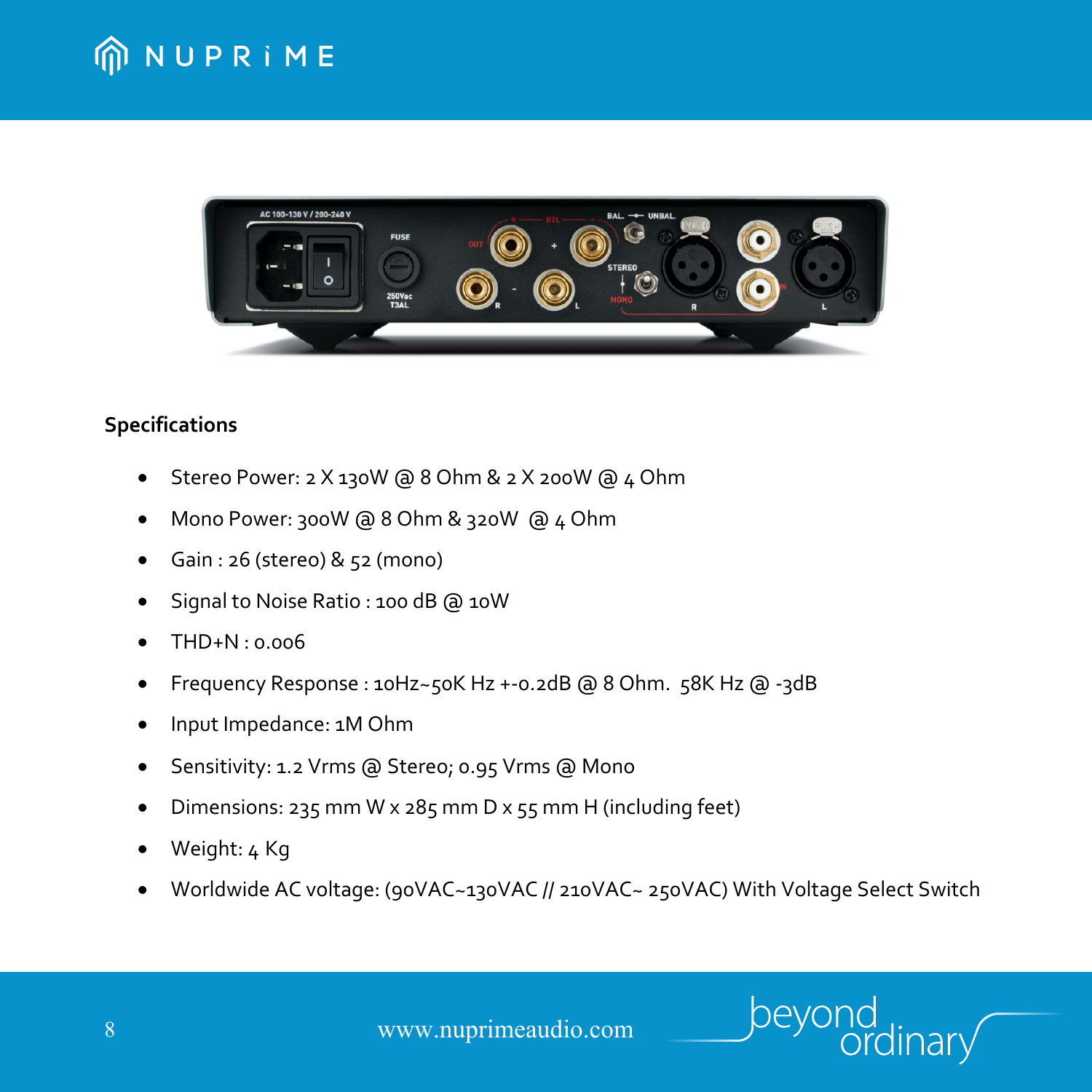• AC Fuse: Slow-blow, 3A, 250VA

## **AC Inlet Voltage Selector:**



Make sure that the AC Voltage selector switch at the bottom of the unit is switched to the appropriate voltage for your country. All AMG series are shipped with the switch set to 230V AC in order to prevent accidental damage.

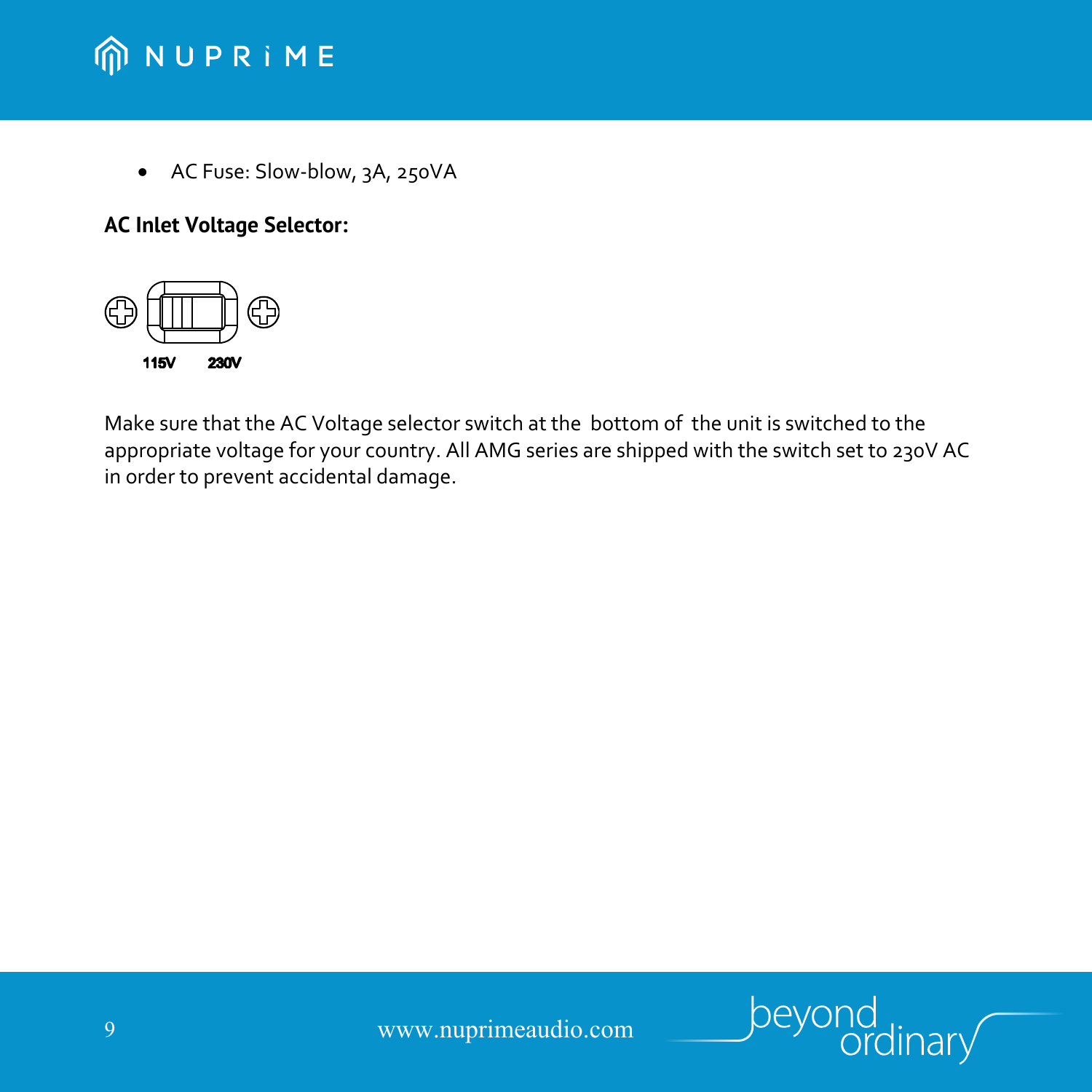## **NuPrime's Limited Warranty and Limitation of Liabilities**

## **ADDITIONAL RIGHTS**

For consumers, who are covered by consumer protection laws or regulations in their country of purchase or, if different, their country of residence, the benefits conferred by this warranty are in addition to all rights and remedies conveyed by such consumer protection laws and regulations. This warranty does not exclude, limit or suspend any rights of consumers arising out of nonconformity with a sales contract. Some countries, states and provinces do not allow the exclusion or limitation of incidental or consequential damages or allow limitations on how long an implied warranty or condition may last, so the limitations or exclusions described below may not apply to you. This warranty gives you specific legal rights, and you may also have other rights that vary by country, state or province. This limited warranty is governed by and construed under the laws of the country in which the product purchase took place.

#### **LIMITED WARRANTY**

For a period of ONE (1) YEAR from the date of retail purchase by the original end-user purchaser ("Warranty Period"), NuPrime warrants (in) this product against defects in materials and workmanship, and (ii) that each Product, unmodified and under normal use and conditions, will substantially comply with NuPrime' applicable written technical documentation for the Product. NuPrime reserves the right to make substitutions and modifications from time to time in the specifications of Products sold by NuPrime, provided that such substitutions or modifications do not materially affect overall Product performance.

If a hardware defect exists and a valid claim is received within the Warranty Period, at its option and to the extent permitted by law, NuPrime will (1) repair the hardware defect at no charge, using new or refurbished replacement parts, (2) exchange the product with a product that is new or which has been manufactured from new or serviceable used parts and is at least functionally equivalent to the original product, or (3) refund the purchase price of the product. NuPrime may request that you replace defective parts with user-installable new or refurbished parts that NuPrime provides in fulfillment of its warranty obligation. A replacement product/part assumes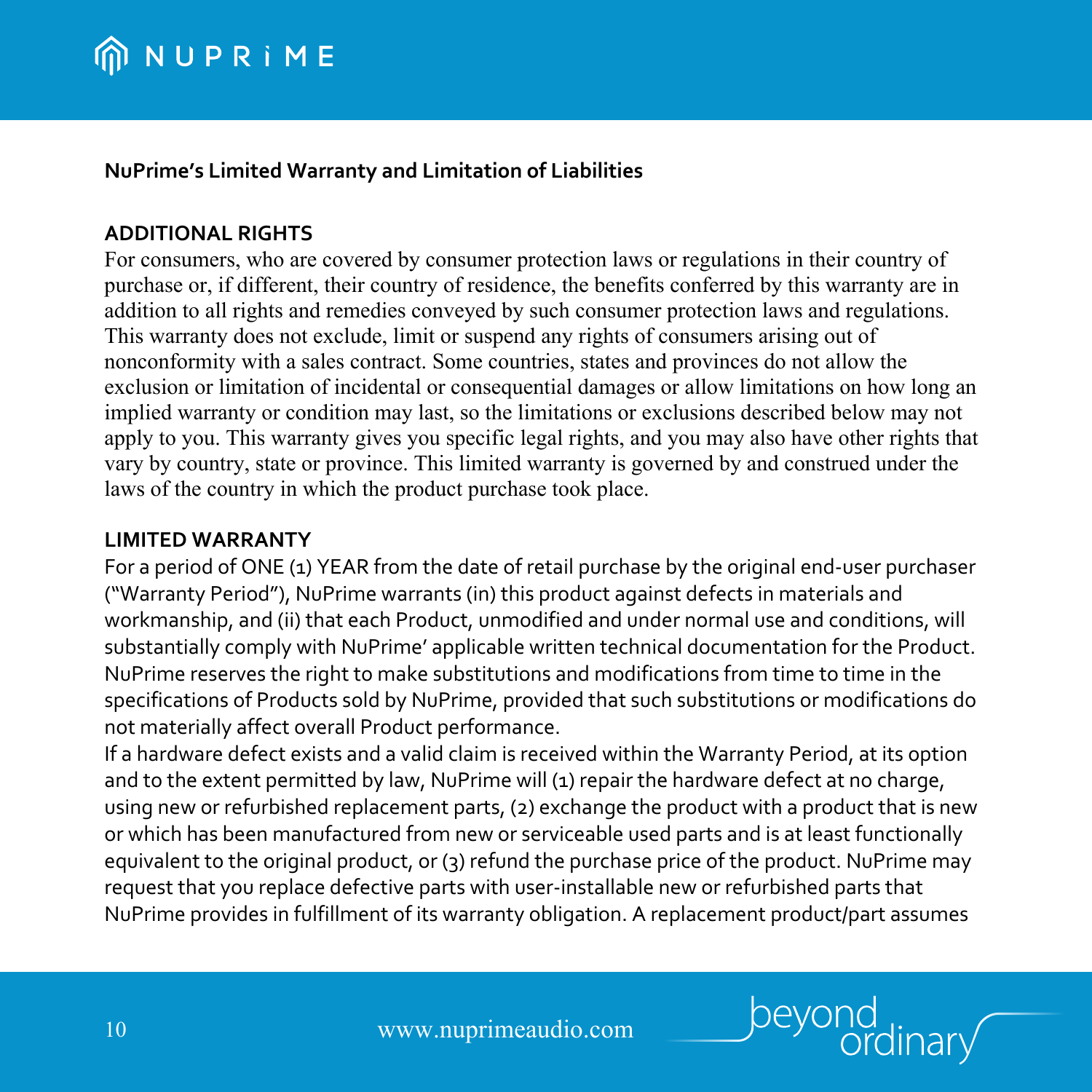the remaining warranty of the original product or ninety (90) days from the date of replacement or repair, whichever provides longer coverage for you. When a product or part is exchanged, any replacement item becomes your property and the replaced item becomes NuPrime's property. When a refund is given, your product becomes NuPrime's property.

#### **OBTAINING WARRANTY SERVICE**

If you purchased the product in the U.S., deliver the product, at your expense, to any NuPrime Service Center located in the U.S. If you purchased the product outside of the U.S., deliver the product to any NuPrime Authorized Importer in the country where you purchased the product. Be aware, however, that not all countries have NuPrime Authorized Service Providers ('NASP') and not all Authorized Service Providers outside the country of purchase have all parts or replacement units for the product. If the product cannot be repaired or replaced in the country it is in, it may need to be sent to a different country or returned to the country of purchase at your expense for repair or replacement. If you seek service in a country that is not the country of original purchase, you will comply with all applicable import and export laws and regulations and be responsible for all custom duties, V.A.T. and other associated taxes and charges. Where international service is available, NuPrime may repair or exchange defective products and parts with comparable products and parts that comply with local standards.

You can always deliver the product to NuPrime's U.S.A or Taiwan service center for obtaining warranty service, however, you may have to pay for shipping cost.

NuPrime may send you user-installable new or refurbished replacement product or parts to enable you to service or exchange your own product ("DIY Service"). Upon receipt of the replacement product or part, the original product or part becomes the property of NuPrime and you agree to follow instructions, including, if required, arranging the return of original product or part to NuPrime in a timely manner.

When providing DIY Service requiring the return of the original product or part, NuPrime may require a credit card authorization as security for the retail price of the replacement product or part and applicable shipping costs. If you follow instructions, NuPrime will cancel the credit card authorization, so you will not be charged for the product or part and shipping costs. If you fail to

peyor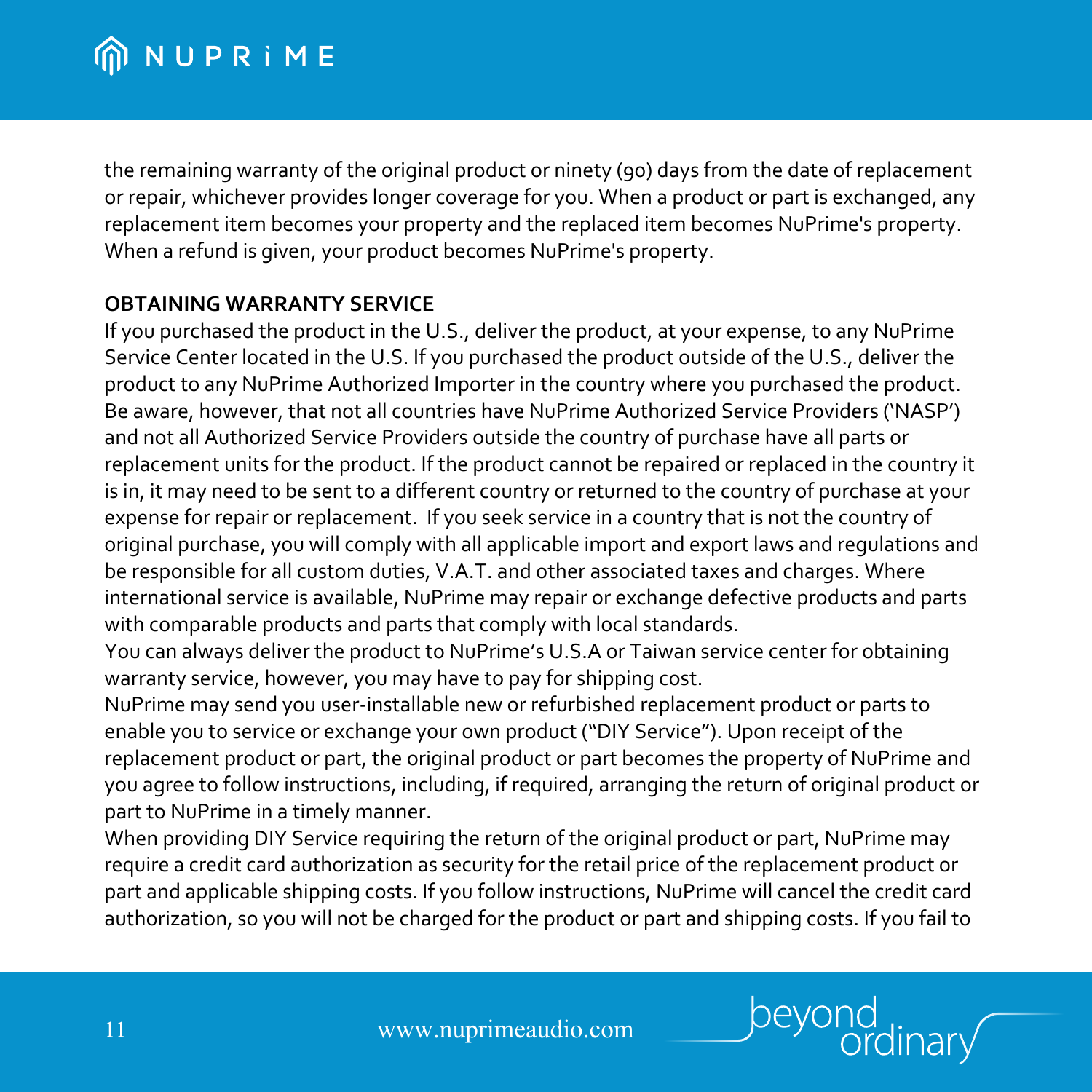return the replaced product or part as instructed or the replaced product or part is not eligible for warranty service, NuPrime will charge the credit card for the authorized amount.

#### **EXCLUSIONS AND LIMITATIONS**

This Limited Warranty applies only to hardware products manufactured by or for NuPrime that can be identified by the "NuPrime" trademark, trade name, or logo affixed to them. The Limited Warranty does not apply to any non-NuPrime hardware products or any accessories, even if packaged or sold with NuPrime hardware. Non-NuPrime manufacturers, suppliers, may provide their own warranties. Other accessories distributed by NuPrime under the NuPrime brand name are not covered under this Limited Warranty. This warranty does not apply: (a) to damage caused by accident, abuse, misuse, misapplication, liquid contact, fire, earthquake, non-NuPrime products, or other external causes; (b) to damage caused by service performed by anyone who is not a NASP; (c) to a product or a part that has been modified without the written permission of NuPrime; (d) to consumable parts, such as batteries, or protective coatings designed to diminish over time unless failure has occurred due to a defect in materials or workmanship; (e) to cosmetic damage, including but not limited to scratches, dents, and broken plastic on ports; (f) to defects caused by normal wear and tear or otherwise due to the normal aging of the product; or (g) if any NuPrime serial number has been removed or defaced.

Important: Do not open the hardware product. Opening the hardware product may cause damage that is not covered by this warranty. Only NuPrime or a NASP should perform service on this hardware product.

This warranty and remedies set forth above are exclusive and in lieu of all other warranties, remedies and conditions, whether oral or written, express or implied. NuPrime specifically disclaims any and all implied warranties, including, without limitation, warranties of merchantability and fitness for a particular purpose. If NuPrime cannot lawfully disclaim implied warranties under this limited warranty, all such warranties, including warranties of merchantability and fitness for a particular purpose are limited in duration to the duration of this

beyor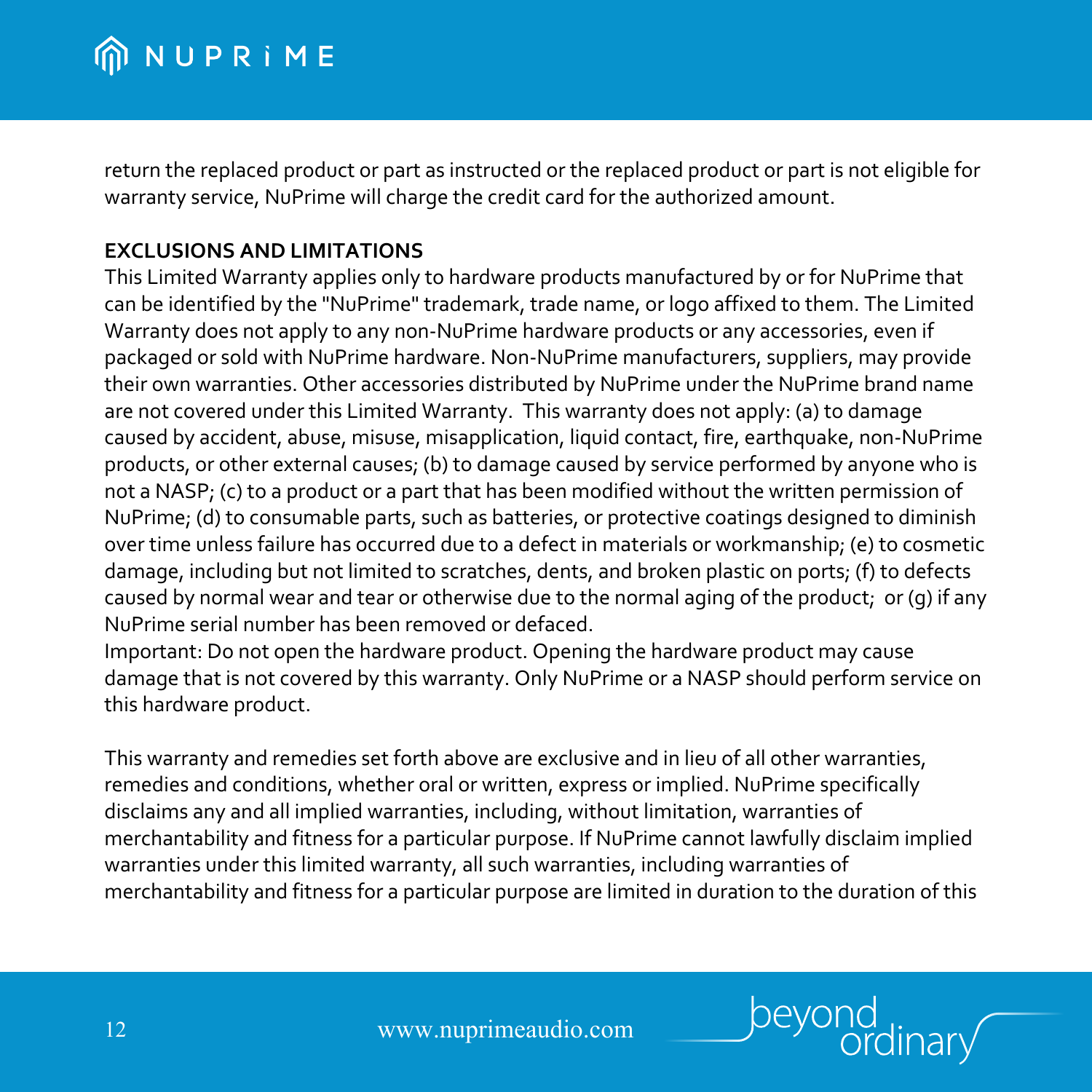warranty. No NuPrime reseller, agent, or employee is authorized to make any modification, extension, or addition to this warranty.

NuPrime is not responsible for direct, special, incidental or consequential damages resulting from any breach of warranty or condition, or under any other legal theory, including but not limited to lost profits, downtime, goodwill, damage to or replacement of equipment and property, any costs of recovering, reprogramming, or reproducing any program or data stored in or used with NuPrime products, and any failure to maintain the confidentiality of data stored on the product. NuPrime specifically does not represent that it will be able to repair any product under this warranty or make a product exchange without risk to or loss of programs or data.

Some states and provinces do not allow the exclusion or limitation of incidental or consequential damages or exclusions or limitations on the duration of implied warranties or conditions, so the above limitations or exclusions may not apply to you. This warranty gives you specific legal rights, and you may also have other rights that vary by state or province. Proof of purchase in the form of a bill of sale or receipted invoice which is evidence that the unit is within the Warranty period must be presented to obtain warranty service.

Replacement as provided under this warranty is the exclusive remedy of the consumer. Nuprime shall not be liable for any incidental or consequential damages for breach of any express or implied warranty on this product. Except to the extent prohibited by applicable law, any implied warranty of merchantability or fitness for a particular purpose on this product is limited in duration to the duration of this warranty.

beyor